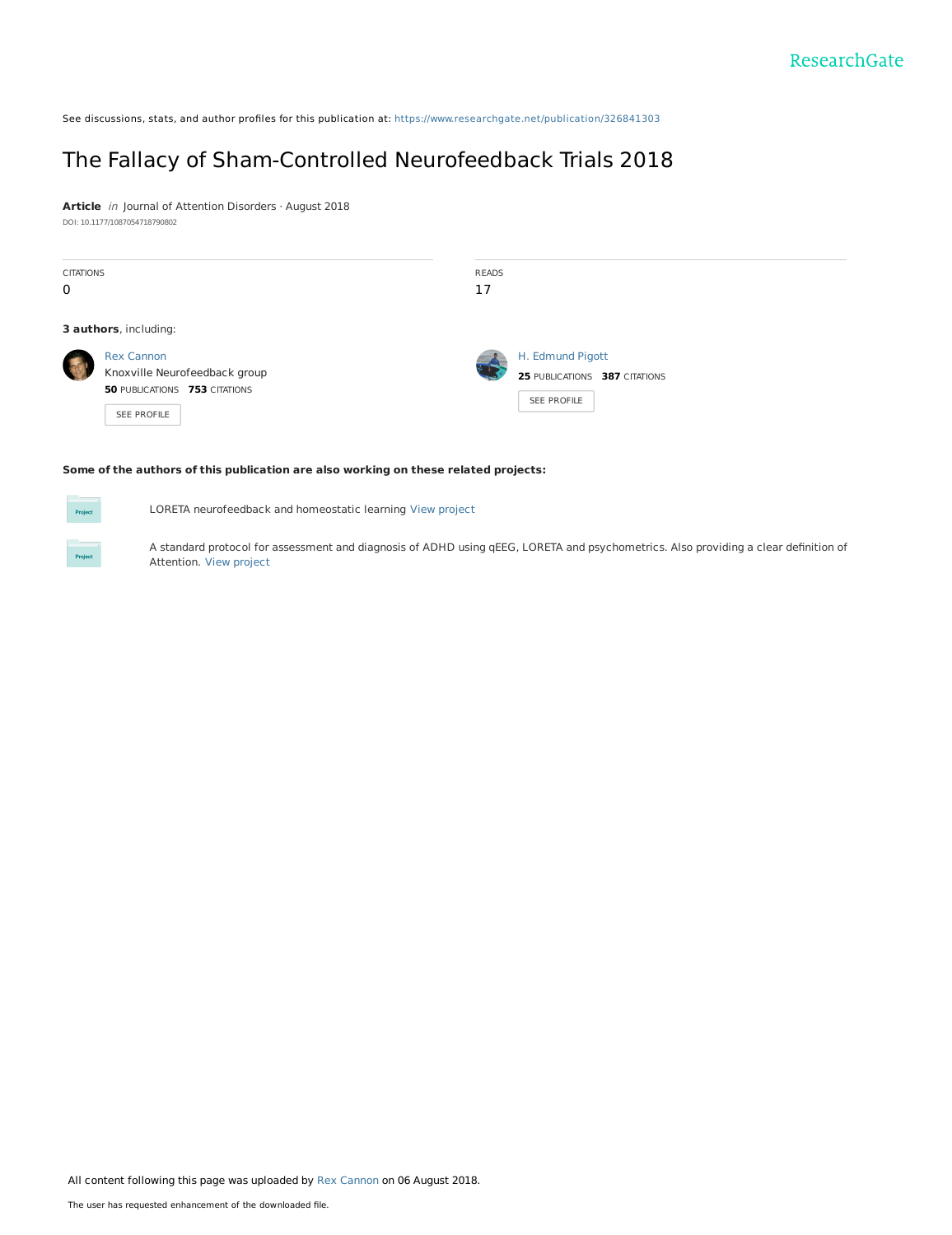# **The Fallacy of Sham-Controlled Neurofeedback Trials: A Reply to Thibault and Colleagues (2018)**

DOI: 10.1177/1087054718790802 Journal of Attention Disorders  $1 - 10$ © The Author(s) 2018 Article reuse guidelines: [sagepub.com/journals-permissions](https://us.sagepub.com/en-us/journals-permissions) [journals.sagepub.com/home/jad](https://journals.sagepub.com/home/jad)



 $H$ . Edmund Pigott<sup>1,2</sup>, Rex Cannon<sup>3</sup>, and Mark Trullinger<sup>1</sup>

#### **Abstract**

**Background:** Sham-controlled neurofeedback (NFB) trials consistently find no separation on ADHD outcome measures leading many to conclude that NFB's beneficial effects are due to placebo. **Method:** We deconstruct the NFB training methodology and findings of six sham-controlled trials that assessed for evidence of learning. **Results:** All six studies found no evidence NFB subjects learned to self-modulate the targeted electroencephalogram (EEG). Careful analyses revealed these studies' training methodologies were antithetical to the established science of operant conditioning thereby preventing subjects from learning to self-modulate. These findings are in marked contrast to NFB studies whose methodology mirror the best practices of operant conditioning. **Conclusion:** The premise that NFB's beneficial effects are due to placebo phenomenon is unproven as these studies compared two forms of false-feedback, not operant conditioning of the EEG. Because these studies are highly cited and considered the gold standard in scientific rigor, a reappraisal of the evidence is urgently needed. *(J. of Att. Dis. XXXX; XX(X) XX-XX)*

## **Keywords**

operant conditioning, neurofeedback, sham-controlled trials, placebo

This is now Thibault, Veissière, Olson, and Raz's (2018) eighth publication making the same argument based on the consistent finding of no separation on any outcome measure when comparing so-called "genuine" neurofeedback (NFB) and sham feedback in sham-controlled trials (e.g., Thibault & Raz, 2017). The authors therefore assert that NFB operates as a placebo, all be it a powerful one, with effects commonly equivalent to optimized versions of established ADHD treatments (e.g., Pigott, 2017). In their current effort, the authors provide guidance how clinicians can ethically prescribe NFB "as a form of neurosuggestion therapy" (Thibault et al., 2018, p. 2). Our Guest Editorial deconstructs these sham-controlled studies demonstrating the fallacies of the authors' argument. We also examine the evidence supporting neurosuggestion as a therapeutic intervention as well as that supporting NFB's specificity, sustainability, and effectiveness when compared with stimulant medication (SM). Finally, we question why prescribe NFB as a placebo when with proper training clinicians can provide operant conditioning of the electroencephalogram (EEG) with proven sustained effects.

## **Learning Methodology Matters**

Table 1 summarizes the methodology and findings from six sham-controlled trials treating ADHD. Although each study acknowledged NFB is based on operant learning, their methodology violated established learning science by using either automated or manually adjusted EEG reward thresholds to maintain an "about 80%" level of reward across sessions and subjects. This procedure is contrary to basic learning principles. First, operant conditioning targets a response followed by a stimulus-event to make the desired response occur more or less frequently and then plots the target response's occurrence over time to document whether or not learning has occurred. In these studies, the target response was not consistently calculated, monitored, plotted, and presented to NFB subjects. Therefore, it is not known what response (if any) was conditioned. Second, the studies do not reference the effects of practice in the experimental process. Subjects in both groups engaged in the same set of behaviors during sessions (e.g., maintaining stillness and focus, reducing muscle and eye-movement artifacts, relaxation, posture, and breathing). If subjects did

1 NeuroThrive, LLC, Lutherville, MD, USA <sup>2</sup>Private Practice, Juno Beach, FL, USA <sup>3</sup>Knoxville Neurofeedback Group, TN, USA

**Corresponding Author:**

H. Edmund Pigott, Private Practice, 430 N. Lyra Circle, Juno Beach, FL 33408, USA. Email: [pathware@erols.com](mailto:pathware@erols.com)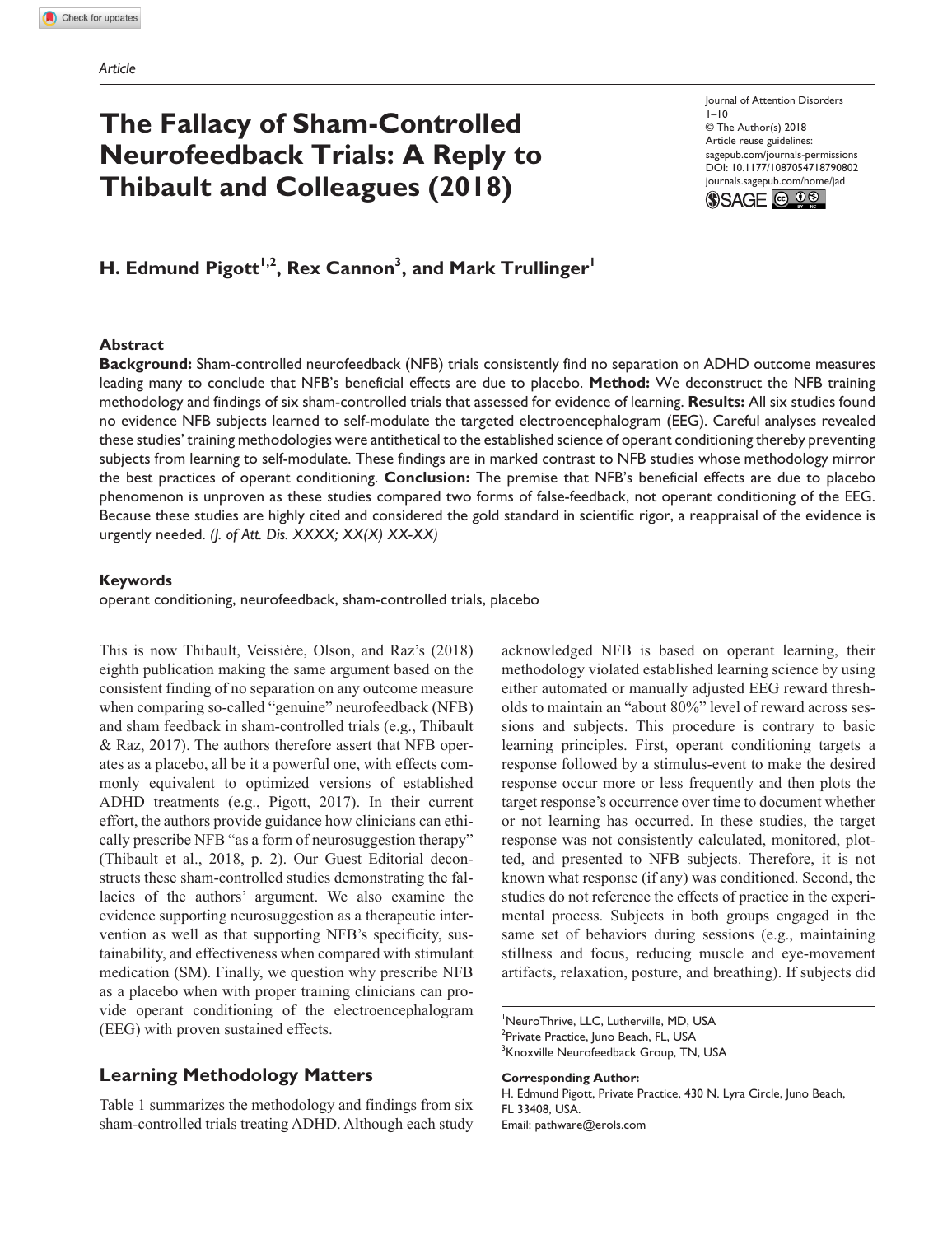| <b>Table 1.</b> Sham-Controlled NFB Studies. |  |
|----------------------------------------------|--|
|----------------------------------------------|--|

| Study citation                                                                                                                                                       | NFB training methodology                                                                                                                                                                                                                                                                                                                                                       | Key findings                                                                                                                                                                                                                                                                                                                                                                                                                                                                                                                                                                                                                                                              |
|----------------------------------------------------------------------------------------------------------------------------------------------------------------------|--------------------------------------------------------------------------------------------------------------------------------------------------------------------------------------------------------------------------------------------------------------------------------------------------------------------------------------------------------------------------------|---------------------------------------------------------------------------------------------------------------------------------------------------------------------------------------------------------------------------------------------------------------------------------------------------------------------------------------------------------------------------------------------------------------------------------------------------------------------------------------------------------------------------------------------------------------------------------------------------------------------------------------------------------------------------|
| Logemann, Lansbergen,<br>van Os, Bocker, and<br>Kenemans (2010)                                                                                                      | "Feedback thresholds were<br>automatically and dynamically<br>adjusted every 30 s to keep power<br>80% of time above or below<br>threshold (depending on whether<br>feedback consisted of up or down<br>training)" $(p. 51)$ .                                                                                                                                                 | Study terminated when there was no trend of an NFB<br>Ι.<br>effect in the interim analysis.<br>2. Found "NFB treatment did not seem to affect EEG"<br>$(p. 51)$ .<br>3. Found "most participants thought they were in the<br>sham group. For the treatment group, 10 out of<br>14 (71%) participants thought they received sham<br>feedback. 10 out of 12 participants in the sham group<br>thought they were in the sham group" (p. 51).                                                                                                                                                                                                                                 |
| Lansbergen, van Dongen-<br>Boomsma, Buitelaar,<br>and Slaats-Willemse<br>(2011)                                                                                      | "Reward threshold levels were<br>automatically adjusted every 30<br>s so that the child was rewarded<br>about 80% of the time (i.e., received<br>positive feedback)" (p. 279).                                                                                                                                                                                                 | Found "analyses revealed significant improvements of<br>Ι.<br>ADHD symptoms over time, but changes were similar<br>for both Groups" (p. 275).<br>Found "75% of children and their parent(s) in the<br>2.<br>active neurofeedback group and 50% of children and<br>their parent(s) in the placebo feedback group thought<br>they received placebo feedback" (p. 275).<br>Based on these pilot results, the authors changed their<br>3.<br>NFB training methodology to have trainers adjust<br>"manually the feedback parameters" for new subjects<br>(p. 283).                                                                                                             |
| Arnold et al. (2013)<br>Collaborative<br>Neurofeedback Group<br>(2013)                                                                                               | "Reinforcement was provided for<br>EEG theta-beta power ratio below<br>a threshold that was set minute-<br>to-minute by fuzzy logic based on<br>the immediately preceding EEG" (p.<br>412). Auto-thresholding ensured<br>subjects played videogames with<br>full-control approximately 80% of<br>the time.                                                                     | Both groups showed significant improvement in ADHD<br>Ι.<br>symptoms but there was no NFB specific effect.<br>In a subsequent publication (Collaborative<br>2.<br>Neurofeedback Group, 2013), authors report, "the<br>sham group (as well as active group) showed no<br>obvious EEG changes in a simple pre-post measure of<br>theta/beta ratio" (p. 5).                                                                                                                                                                                                                                                                                                                  |
| van Dongen-Boomsma,<br>Vollebregt, Slaats-<br>Willemse, and Buitelaar<br>(2013)<br>Vollebregt, van Dongen-<br>Boomsma, Slaats-<br>Willemse, and Buitelaar<br>(2014b) | This is a continuation of Lansbergen<br>et al. (2011). For newly enrolled<br>subjects ( $n = 27$ ) "reward threshold<br>levels were manually adjusted so<br>that the child was rewarded about<br>80% of the time (ie, received positive<br>feedback), consequently the amount<br>of reward remained at about the<br>same level across sessions and<br>across groups" (p. 823). | 1. Authors combined subjects from Lansbergen et al.<br>$(n = 14)$ with 27 new subjects who had "trainers"<br>manually readjust thresholds to maintain the same<br>"about 80%" level of reward.<br>Found "while total ADHD symptoms improved<br>2.<br>over time for both groups, there was no significant<br>treatment effect" (p. 821).<br>Although authors report that "guessing assignment was<br>3.<br>no better than chance level" (p. 821), in a subsequent<br>article (Vollebregt et al., 2014b), the authors note,<br>"most participants of NFB placebo-controlled<br>RCTs conducted until now seem to experience the<br>treatment as a placebo condition" (p. 2). |
| Vollebregt, van Dongen-<br>Boomsma, Buitelaar,<br>and Slaats-Willemse<br>(2014a)                                                                                     | Same subjects/method as van Dongen-<br>Boomsma et al. (2013).                                                                                                                                                                                                                                                                                                                  | Found "no significant treatment effect on any of the<br>Ι.<br>neurocognitive variables" (p. 460).<br>2. Pre-post EEG data were reported for only 10 of the<br>22 NFB subjects. Found more evidence of negative<br>shaping of the EEG away from the reward targets than<br>positive shaping.                                                                                                                                                                                                                                                                                                                                                                               |
| Schönenberg et al.<br>(2017a)                                                                                                                                        | "Reward thresholds were<br>automatically adjusted every 15 s to<br>provide positive feedback about 80%<br>of the time" (p. 677).                                                                                                                                                                                                                                               | Found "self-reported ADHD symptoms decreased<br>Ι.<br>substantially for all treatment groups between<br>pretreatment and the end of 6 month follow-up,<br>independent of treatment condition" (p. 673).<br>2.<br>Found "no significant effect of time or treatment-<br>by-time interaction was observed" (p. 678) for the<br>targeted EEG confirming there was no evidence NFB<br>subjects learned to self-modulate.                                                                                                                                                                                                                                                      |

*Note.* NFB = neurofeedback; EEG = electroencephalogram; RCT = randomized controlled trials.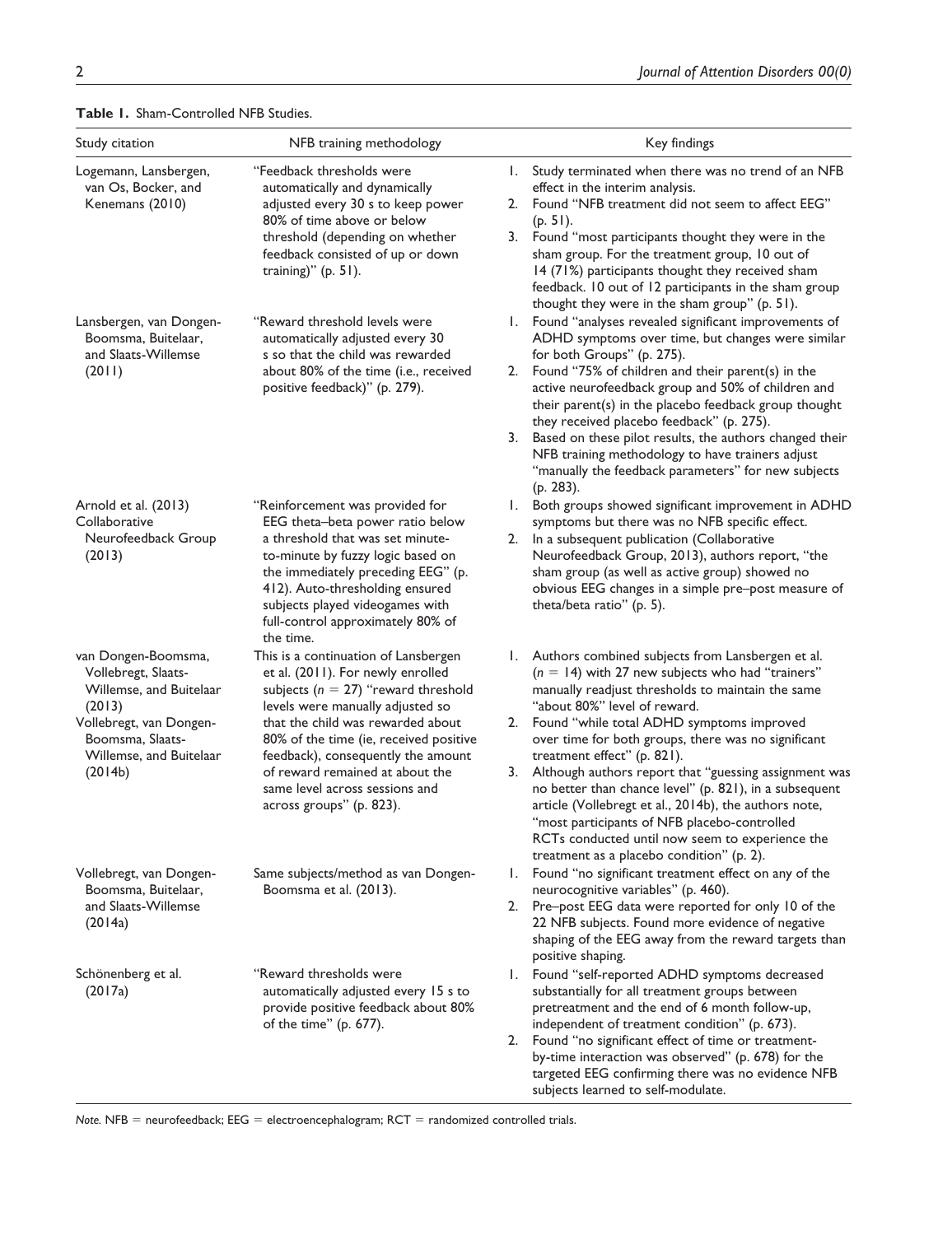not engage in these practiced behaviors, their EEG data were riddled with artifact and worthless. Third, operant conditioning of the EEG requires that these core concepts are strictly adhered to demonstrating the operant behavior has been learned and such documentation of learning should occur before examining outcome measures of interest (Cannon, 2015).

In these studies, every reset of the EEG reward threshold delivered operant consequences to subjects' brains antithetical to the goal of training. As Pigott and colleagues (2017) note,

if the targeted EEG was strengthening, reinforcement was withdrawn and reset down to 80% thereby punishing participants for learning to self-modulate. Conversely, if the targeted EEG was decreasing, participants were reinforced up to 80% thereby rewarding them for decreasing its strength. (p. 897)

At every reset of the reward threshold, NFB subjects therefore were either rewarded for not learning to self-modulate the targeted EEG or administered a Type 2 punishment for the beginnings of success.

Given their flawed methodology, it is not surprising that all six studies found:

- No evidence NFB subjects learned to self-modulate the targeted EEG;
- No separation between NFB and sham feedback on any outcome measure; and
- When assessed, the vast majority (71% to 75%) of NFB subjects thought they received sham-feedback—correctly determining the NFB they received was often false.

Intriguingly, four of the studies also found significant improvement in both groups, leading Thibault and colleagues among many others to argue that these beneficial effects are due to placebo phenomena versus any specific effects from NFB. Two points in response below:

First, flawed methodology prevented NFB subjects from learning to self-modulate the targeted EEG and therefore no specific effects should be expected since each study compared two forms of false-feedback. Second, both groups participated in an active intervention. Ninaus and colleagues (2013) found multiple cortical regions of the brain are activated when blinded subjects were told to focus and try to control randomly moving bars during five 20-s rounds. In contrast, no such changes occurred when subjects were instructed to merely watch the moving bars. Subjects in sham-controlled trials are commonly instructed to sit still, focus, and use their brains to increase positive feedback. Similar cortical regions therefore likely underwent a vigorous workout during subjects' 30+ sessions sitting still and trying to control that which was uncontrollable. This is

hardly a "placebo" intervention as traditionally understood and likely only had positive effects because subjects were deceived into believing they had a 50% chance of receiving accurate EEG feedback. Transparency eliminated the brain activation found by Ninaus et al. as it likely would in all false-feedback trials.

Thibault and colleagues' (2018) claim that NFB is a placebo is not supported by the referenced data. Their referenced studies compared two forms of false-feedback—*not operant conditioning of the EEG*. NFB has a 75+ year history of scientific inquiry documenting operant conditioning of the EEG in cats (e.g., Wyrwicka & Sterman, 1968), primates (e.g., Schafer & Moore, 2011), and people (e.g., Jasper & Shagass, 1941), including a 40-year history of research treating ADHD children (Lubar & Shouse, 1976; Shouse & Lubar, 1979). The authors though dismiss this extensive research history asserting that "Following the results from recent double-blind studies, we can now add EEG-nf for ADHD to this list of placebo therapies that masquerade under other biomedical labels" (p. 2). In contrast, it is our assessment that it is these double-blind studies themselves that are the masquerade since they did not compare operant conditioning of the EEG with a sham-control but rather two forms of false-feedback.

## **Bad Science Begets More Bad Science**

In their introductions, each of these sham-controlled studies states something similar to "neurofeedback is based on the assumption that deviant brain activity patterns can be voluntarily modulated by operant learning strategies" (Schönenberg et al., 2017a, p. 674) and yet then used a methodology antithetical to operant learning. When we challenged Schönenberg and colleagues to either "acknowledge that their neurofeedback methodology violates the very essence of operant conditioning or explain the errors in our analysis" (Pigott et al., 2017, p. 897), these authors stated that they used a "previously established protocol" (Schönenberg et al., 2017b, p. 897) and then made additional points unrelated to our analysis.

This is the problem. Bad science begets more bad science until it is corrected. Each of these studies cited one or more of their predecessors and appears more focused on single/double/triple blinding and empirical rigor than ensuring competence in administering the independent variable, in this case operant conditioning of the EEG. True scientific rigor demands a higher level of adherence to learning principles when evaluating treatments based on operant conditioning.

Unfortunately, the impact factors of the journals publishing these six studies ranged from 2.5 to 11.6 placing them in the mid-to-top tier of behavioral health journals. These studies therefore have had a nefarious impact on the scientific literature as they are highly cited in research and review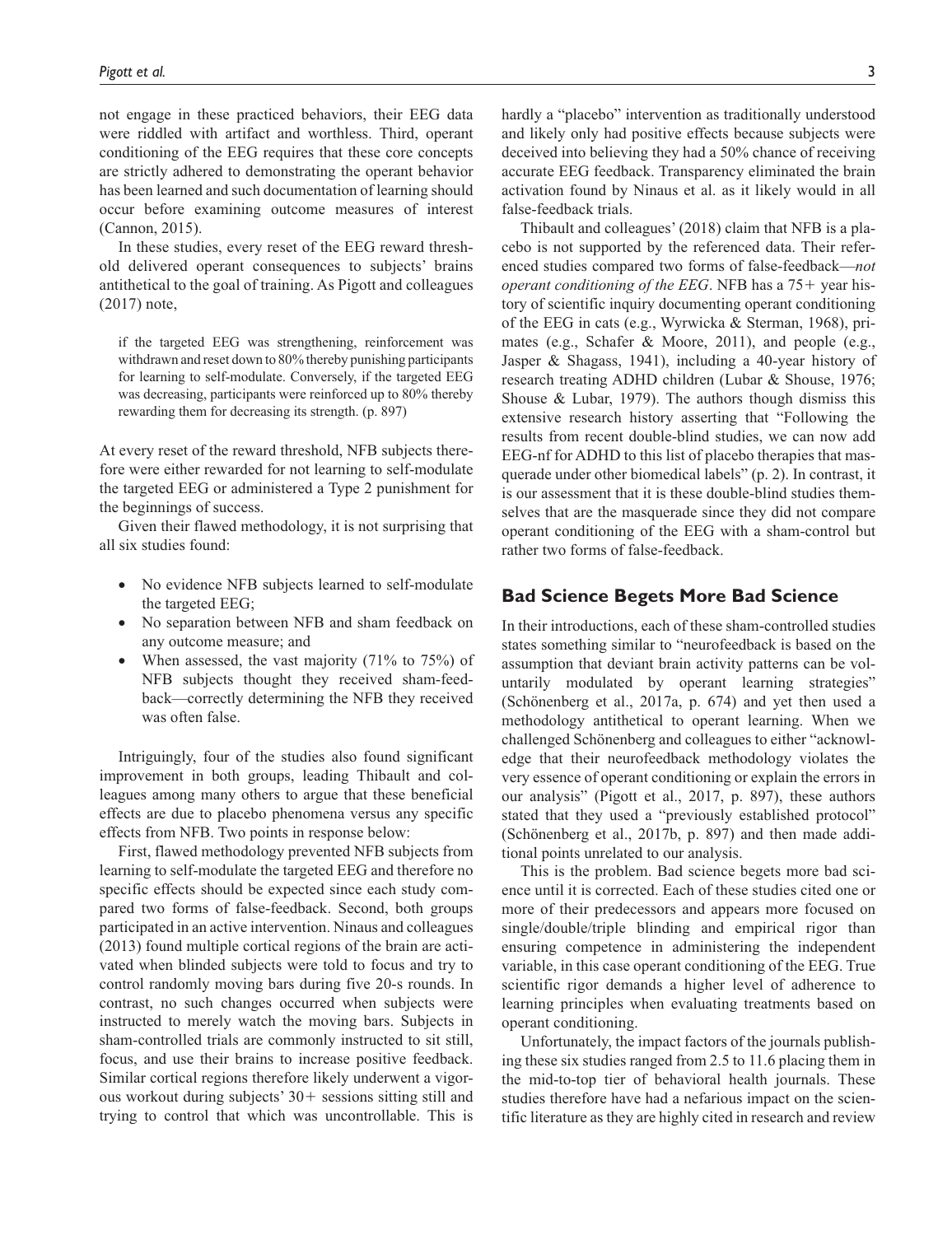articles, meta-analyses, editorials, and authoritative practice guidelines (e.g., AACAP, 2011) as well as by insurance companies when denying coverage since these studies are presumed to demonstrate that NFB has no specific effects when rigorously evaluated and therefore does not meet evidence-based treatment standards. This contaminated scientific literature has harmed the public by limiting access to a treatment with a long history of using operant conditioning to improve lives by teaching children and adults how to self-modulate targeted neuronal activity.

## **Neurosuggestion, Specificity, and Comparative Effectiveness**

Thibault and colleagues (2018) argue it is the efficacy of suggestion and the placebo effect that drives behavioral change from NFB—*nothing specific to NFB itself*—and if transparent, clinicians can ethically prescribe NFB as a placebo treatment "with an eye for amplifying the psychosocial mechanisms of suggestion rather than grasping at the elusive neural signatures many practitioners speciously assign as the cause of ADHD" (p. 709). To buttress their argument, the authors cite an unpublished, uncontrolled, open-label feasibility study they presented at a hypnosis conference (Veissière, Olson, & Raz, 2017). In this study, the authors used a decommissioned magnetic resonance imaging (MRI) machine as a prop with nine ADHD children. They told the children it was an inactive "brain machine" and the authors would "use it as a suggestion" to "help their brain heal itself." While in the MRI, the authors "gave the children positive verbal suggestions to promote relaxation, focus, and confidence." They report that in follow-up interviews, parents of two children "reported near complete remission of symptoms, and six reported improvements in areas such as confidence, self-control, and social skills" (p. 709) The authors then claim that "In essence, this study provided neurofeedback-like treatment, but instead of focusing on a specific physiological mechanism, we emphasized suggestion-based healing" (Thibault et al., 2018, p. 708, 709). Four points in response below:

First, besides the inherent potential for multiple biases in an unpublished, uncontrolled, open-label hypnosis study, we have no evidence of functional deficits or improvements in ADHD symptoms using standardized measures for such deficits in the children themselves. Instead, just post-treatment "qualitative" interviews conducted by the authors with the children's parents of domains unrelated to ADHD's core symptoms (e.g., "confidence, self-control, and social skills"). Furthermore, we have no data indicating the diagnoses were correct. One would assume an accurate differential diagnosis was conducted at some point in these children's evaluation procedures; however, this is not clear given the lack of information available. Finally, this is a hypnosis feasibility study using an MRI machine as a prop, not "neurofeedback-like treatment." It is hard to see how this study provides anything more than anecdotal support for a new experimental treatment.

Second, Thibault and colleagues ignore the evidence suggestive of NFB's specificity and effectiveness in treating the "neural signatures" of ADHD. For example, in their double-blinded within-subject reversal design studies, Lubar and Shouse (Lubar & Shouse, 1976; Shouse & Lubar, 1979) demonstrated both (a) the functional relationship between the sensory motor rhythm (SMR) and manifestation of hyperkinetic behaviors and (b) that through real-time SMR feedback paired with operant conditioning, ADHD children could learn to self-regulate SMR with the resulting improvements or worsening in their hyperkinetic behaviors based on whether they were reinforced to increase or decrease SMR. In their clinical utility of EEG article, Loo and Barkley (2005) state, "To demonstrate that EEG changes are responsible for treatment effects, reporting of actual EEG changes and correlation with treatment outcome must be shown" (p. 72). Four studies have met this challenge by correlating the extent of NFB subjects' learning to self-modulate the targeted EEG with treatment outcome and found that those subjects demonstrating the greatest learning experience the most improvement on ADHD outcome measures (Drechsler et al., 2007; Gevensleben et al., 2009; Janssen et al., 2016; Lubar, Swartwood, Swartwood, & O'Donnell, 1995). These findings provide further evidence that enhancing EEG self-regulation is the mechanism of change from NFB treatment versus "neurosuggestion" or other placebo effects. Furthermore, two randomized controlled trials (RCT) have compared electromyographic (EMG) biofeedback with NFB to control for both nonspecific effects and the effects of self-regulation training (Bakhshayesh, Hansch, Wyschkon, Rezai, & Esser, 2011; Strehl et al., 2017). Both of these studies found that subjects learned to self-modulate the targeted physiological mechanism (either EMG or EEG) with NFB demonstrating significant superiority over EMG in reducing ADHD symptoms and this despite the fact that EMG subjects demonstrated more pronounced learning to self-regulate. Finally, in one RCT SM combined with NFB was found superior in multiple outcome domains at the end of treatment and 6-month follow-up to SM combined with attention training that used the identical instructions and game sequences as NFB except that the feedback was not based on subjects' EEG thereby suggesting a specific effect for NFB as an augmentation to SM (Li, Yang, Zhuo, & Wang, 2013). Lia and colleagues also found that the combined SM/NFB subjects used significantly lower doses of SM during follow-up and reported fewer adverse side effects.

Third, the authors fail to acknowledge that in eight headto-head comparisons with SM (see Table 2), NFB resulted in essentially equivalent improvement in treating ADHD's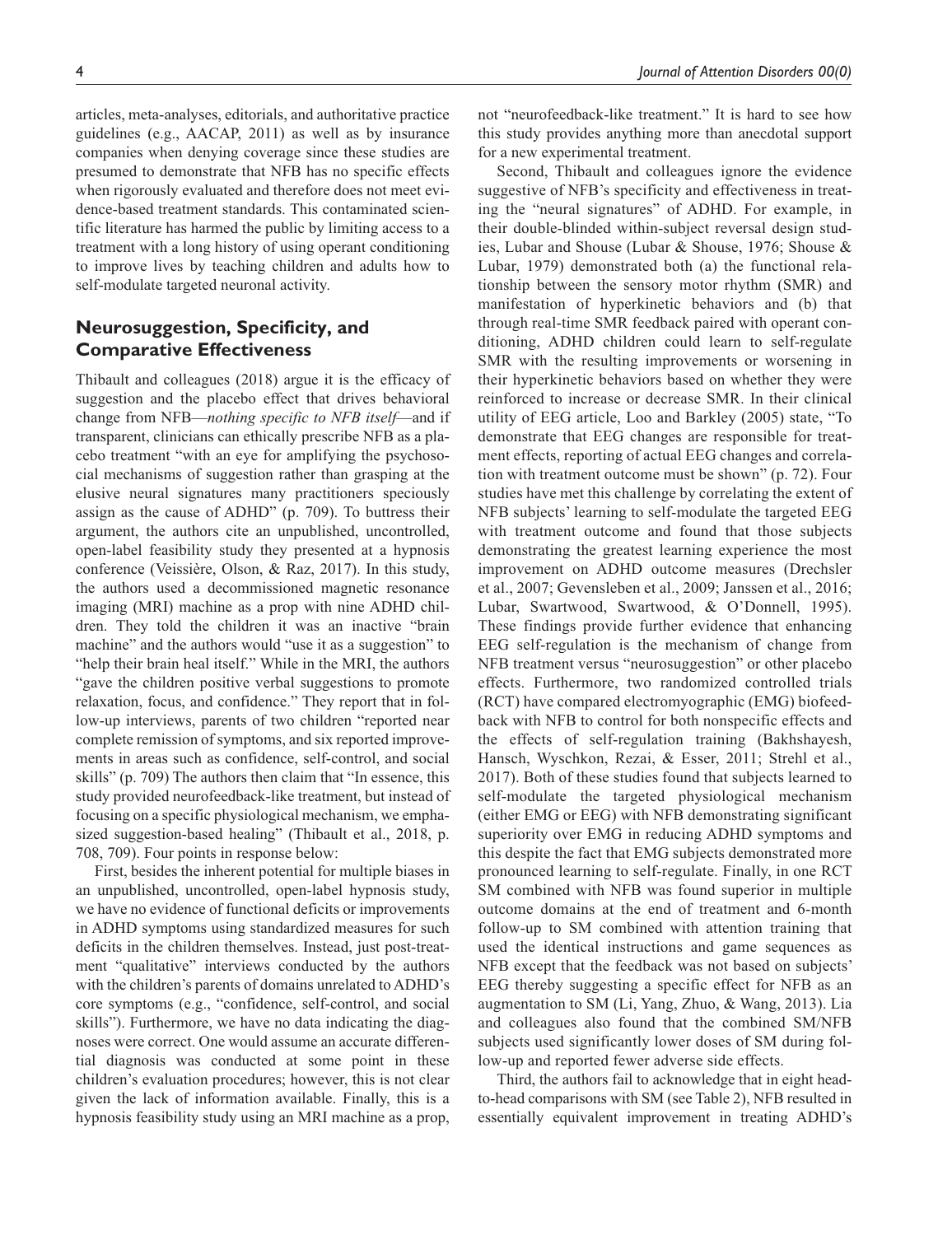| Study                                                              | Subjects/design                                                                                                                                                                                                                                                                                                                                                                                                                                            |    | Key findings                                                                                                                                                                                                                                                                                                                                                                                                                            |
|--------------------------------------------------------------------|------------------------------------------------------------------------------------------------------------------------------------------------------------------------------------------------------------------------------------------------------------------------------------------------------------------------------------------------------------------------------------------------------------------------------------------------------------|----|-----------------------------------------------------------------------------------------------------------------------------------------------------------------------------------------------------------------------------------------------------------------------------------------------------------------------------------------------------------------------------------------------------------------------------------------|
| Rossiter and La Vaque (1995)                                       | 46 ADHD children and adults matched by age ( $M = 12.8$ years), IQ,<br>gender, and ADHD subtype to receive either 20 NFB sessions<br>based on standardized EEG protocols ( $n = 23$ ) or SM ( $n = 23$ )<br>based on patient or parent preference. Outcome measure was<br>the TOVA.                                                                                                                                                                        |    | Both the NFB and SM groups improved ( $p < .05$ ) on<br>measures of inattention, impulsivity, information processing,<br>and variability, but did not differ ( $p > .3$ ) on TOVA change<br>scores.<br>The authors concluded, "The EEG biofeedback program<br>is an effective alternative to stimulants and may be the<br>treatment of choice when medication is ineffective, has side<br>effects, or compliance is a problem" (p. 48). |
| Fuchs, Birbaumer,<br>Lutzenberger, Gruzelier, and<br>Kaiser (2003) | 34 ADHD children ages 8 to 12 years were assigned based on<br>parental preference to NFB ( $n = 22$ ) or SM ( $n = 12$ ). NFB<br>consisted of 30 60-min sessions with sessions administered 3<br>times per week. The NFB protocol was either theta/beta or SMR<br>training dependent the child's subtype of ADHD. The doses for<br>the SM group were adjusted during study based on need and<br>ranged between 10 and 60 mg/day. Outcome measures were the | 2. | Both groups showed significant improvement in each of the<br>outcome measures with no significant differences between<br>groups.<br>The authors concluded, "These findings suggest that<br>neurofeedback was efficient in improving some of the<br>behavioral concomitants of ADHD in children whose<br>parents favored a nonpharmacological treatment" (p. 1).                                                                         |

## **Table 2. Studies C**

|                 | CBRS.                                                              |
|-----------------|--------------------------------------------------------------------|
| Rossiter (2004) | 62 ADHD children and adults ages 7-55 were matched to NFB          |
|                 | $(n = 31)$ or SM $(n = 31)$ based on patient or parent preference. |
|                 | Patients were matched by (in order) age, sum of 4 baseline TOVA    |
|                 | scores, IQ, gender, and ADHD subtype. The SM patients were         |
|                 | titrated based on TOVA results and maintained on the dose that     |
|                 | maximized TOVA scores. The NFB patients received either 40         |
|                 | sessions in office or 60 at home over 3 to 3.5 months based on     |
|                 | standard protocols. Outcome measures were the TOVA for both        |
|                 | groups and for the NFB group only the BASC and BADDS.              |

TOVA, Attention Endurance Test, and parent- and teacher-rated

Duric, Assmus, Gundersen, and Elegen (2012) 130 ADHD children and adolescents, ages 6 to 18 years, were randomly assigned to receive either (a) NFB, (b) SM, or (c) combined NFB/SM. After randomization, 39 dropped out (36 immediately after randomization), 13 from the NFB group, 15 from the SM group, 11 from the combined group resulting in 91 completing the study; NFB ( $n = 30$ ), SM ( $n = 31$ ), and combined (*n* = 30). The NFB group received 30 40-minute theta/beta sessions 3 times per week for 10 weeks. Outcome measures were the Inattention and Hyperactivity subscales of the parentrated CMADBD-P.

Meisel, Servera, Garcia-Banda, Cardo, and Moreno (2013) 23 ADHD children, ages 7 to 14 years, were randomly assigned to receive either 40 theta/beta NFB  $(n = 12)$  or SM  $(n = 11)$ . Outcome measures were behavioral rating scales completed by fathers, mothers, and teachers (ADHD RS-IV and ODDRS-IV) at baseline and post-treatment as well as 2- and 6-month follow-up of academic performance.

Ogrim and Hestad (2013) 32 ADHD children, ages 7 to 16 years, were randomly assigned to receive either 30 sessions of QEEG-guided NFB (*n* = 16) or SM (*n* = 16). The 30 NFB sessions took place over 6 to 9 months. Outcome measures were parent and teacher Conners' Rating Scales, BRIEF, CPT, QEEG and ERP.

1. Both the NFB and SM groups had similar significant improvements in attention, impulsivity, and processing speed on the TOVA with no significant differences between

2. The NFB group demonstrated statistically and clinically significant improvement on behavioral measures (BASC,

3. The author concluded that "confidence interval and nonequivalence null hypothesis testing confirmed that the neurofeedback program produced patient outcomes equivalent to those obtained with stimulant drugs"

1. The parents reported highly significant effects of the treatments in reducing the core symptoms of ADHD, but no significant differences between the treatment groups

2. Although not significant, the NFB group showed twice the level of pre–post change in attention compared with the other two treatments (3.1 vs. 1.1 and 1.5 for the means) and NFB's effect size was larger than the other two treatments on both the Inattention and Hyperactivity

1. In both groups, there were similar significant reductions in ADHD functional impairment as rated by parents and in primary ADHD symptoms by parents and teachers. Significant academic performance improvements were only

3. NFB gains were maintained in both the 2- and 6-month

1. SM was superior to NFB with a large effect size on the Conners' Rating Scales and confirmed by other outcome

2. The QEEG spectral power in the theta and beta bands did

3. In ERP, the P3 no-go component increased significantly in eight of 12 SM responder patients, but did not increase in

3. The authors concluded, "Our study supports effects for stimulants, but not for NFB. Effects of NFB may require thorough patient selection, frequent training sessions, a system for excluding nonresponders, and active transfer

4. The authors concluded, "Our findings provide new evidence for the efficacy of Neurofeedback, and contribute to enlarge the range of non-pharmacological ADHD intervention

 $ES = 1.16$ , and BADDS,  $ES = 1.59$ ).

subscales and total score measures. 3. The authors concluded, "NFB produced a significant improvement in the core symptoms of ADHD, which was equivalent to the effects produced by methylphenidate, based on parental reports. This supports the use of NFB as an alternative therapy for children and adolescents with

groups.

(p. 233).

were observed.

ADHD" (p. 1).

detected in the NFB group.

not change in either group.

nonresponders or the NF group.

follow-up assessment.

choices" (p. 12).

training" (p. 448).

measures.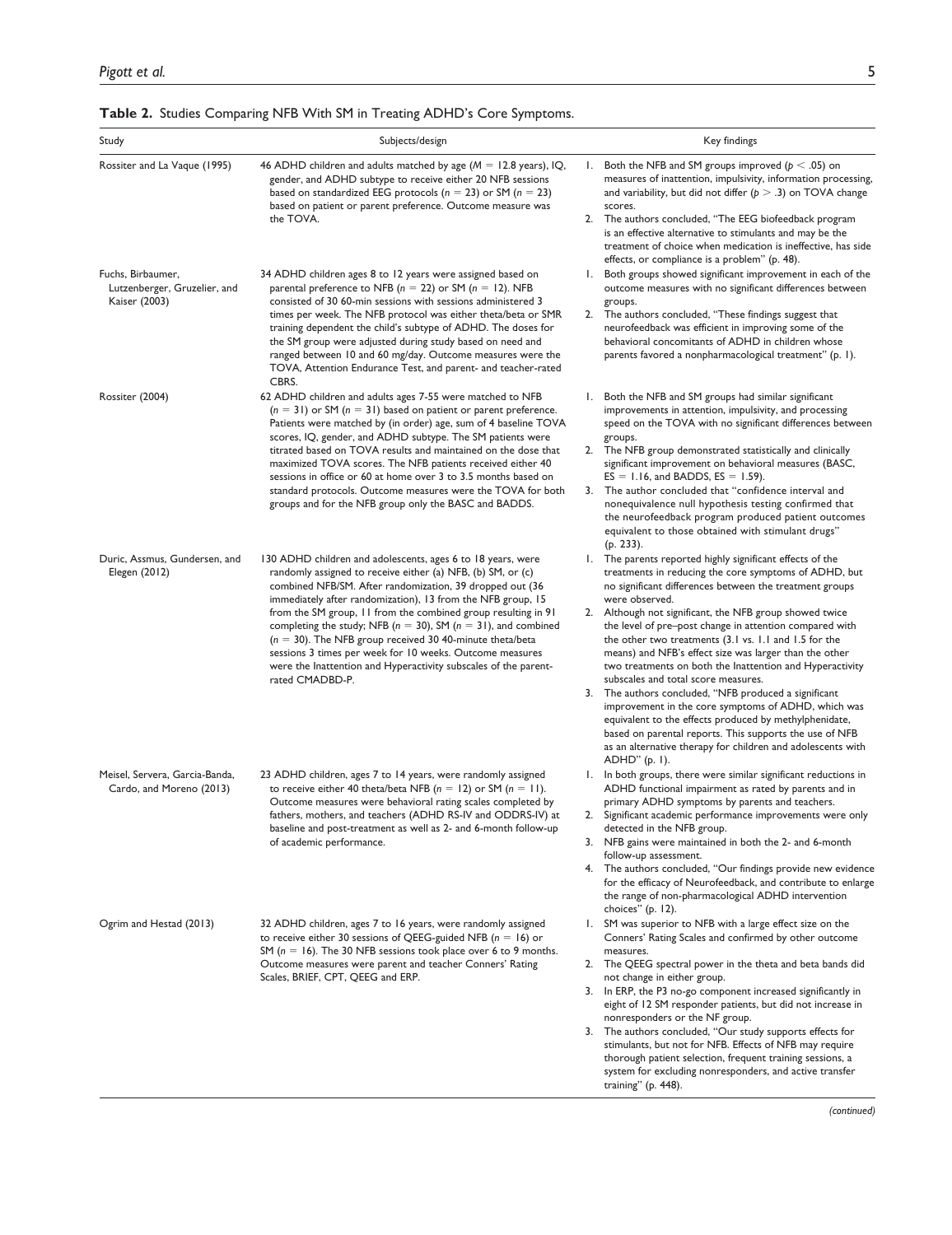## **Table 2. (continued)**

| Study                                                                                                                                                                                              | Subjects/design                                                                                                                                                                                                                                                                                                                                                                                                                                                                                                                                                                                                                                                                                                                                                                                                                                                                                                                                                                              | Key findings                                                                                                                                                                                                                                                                                                                                                                                                                                                                                                                                                                                                                                                                                                                                                                                                                                                                                                                                                                                                                                                                                                                                                                                                                                                                                                                                                                                                                                                                                                                                                                                                                                                                                                                                                                                                                                                                                                                                                                                                                                                                                                                                                                                                                                                                                                                            |
|----------------------------------------------------------------------------------------------------------------------------------------------------------------------------------------------------|----------------------------------------------------------------------------------------------------------------------------------------------------------------------------------------------------------------------------------------------------------------------------------------------------------------------------------------------------------------------------------------------------------------------------------------------------------------------------------------------------------------------------------------------------------------------------------------------------------------------------------------------------------------------------------------------------------------------------------------------------------------------------------------------------------------------------------------------------------------------------------------------------------------------------------------------------------------------------------------------|-----------------------------------------------------------------------------------------------------------------------------------------------------------------------------------------------------------------------------------------------------------------------------------------------------------------------------------------------------------------------------------------------------------------------------------------------------------------------------------------------------------------------------------------------------------------------------------------------------------------------------------------------------------------------------------------------------------------------------------------------------------------------------------------------------------------------------------------------------------------------------------------------------------------------------------------------------------------------------------------------------------------------------------------------------------------------------------------------------------------------------------------------------------------------------------------------------------------------------------------------------------------------------------------------------------------------------------------------------------------------------------------------------------------------------------------------------------------------------------------------------------------------------------------------------------------------------------------------------------------------------------------------------------------------------------------------------------------------------------------------------------------------------------------------------------------------------------------------------------------------------------------------------------------------------------------------------------------------------------------------------------------------------------------------------------------------------------------------------------------------------------------------------------------------------------------------------------------------------------------------------------------------------------------------------------------------------------------|
| Flisiak-Antonijczuk,<br>Adamowska, Chładzińska-<br>Kiejna, Kalinowski, and<br>Adamowski (2015)                                                                                                     | 115 ADHD children, ages 6 to 14 years, meeting similar criteria<br>regarding the nature of ADHD were assigned to receive either<br>20 NFB sessions ( $n = 85$ ) or MPH adjusted to their age ( $n =$<br>30). Outcome measure was a structured interview of ADHD<br>symptoms based on DSM-IV criteria.                                                                                                                                                                                                                                                                                                                                                                                                                                                                                                                                                                                                                                                                                        | 1. Both treatments significantly reduced ( $p < .01$ ) the<br>number of attention deficit, hyperactivity and impulsiveness<br>symptoms in subgroups with attention deficit prevalence<br>and mixed type ADHD.<br>2. There were only four children with hyperactivity and<br>impulsiveness prevalence and none in the MPH group so a<br>comparison between treatments could not be made for this<br>subtype of ADHD.<br>3. The authors concluded, "The NF method proved similarly<br>effective to methylphenidate in reducing the number<br>of symptoms in two types of ADHD: ADHD with the<br>prevalence of attention deficit and in mixed type ADHD"<br>$(p. 31)$ .                                                                                                                                                                                                                                                                                                                                                                                                                                                                                                                                                                                                                                                                                                                                                                                                                                                                                                                                                                                                                                                                                                                                                                                                                                                                                                                                                                                                                                                                                                                                                                                                                                                                    |
| Gelade et al. (2016)<br>Gelade et al. (2017)<br>(6-month follow-up findings)                                                                                                                       | 112 ADHD children, ages 7 to 13 years, were randomly assigned to<br>receive either 30 sessions of theta/beta NFB ( $n = 39$ ), 30 sessions<br>of moderate to vigorous PA ( $n = 37$ ), or optimally titrated<br>SM ( $n = 36$ ) over the course of 10 weeks. Optimal SM was<br>determined via the same procedures as the MTA (i.e., double-<br>blind placebo-controlled titration in which subjects received in<br>random order 1-week each of 5 mg, 10 mg, 15 mg, and 20 mg<br>SM along with 1-week of placebo). At the end of each week,<br>parents and teachers completed rating scales of inattention and<br>hyperactivity-impulsivity along with a side effects questionnaire.<br>This information was used to determine optimal SM dosing for<br>4 weeks prior to administering the post treatment outcome<br>measures. There was no similar involvement of parents and<br>teachers in NFB and PA treatments. Outcome measures were<br>parent and teacher ratings on the SDQ and SWAN. | 1. All three treatments evidenced significant improvement on<br>the parent-rated SDQ and SWAN Hyperactivity/Impulsivity<br>scales ( $p < .001$ ).<br>2. SM was superior to NFB and PA on the parent-rated<br>SWAN Inattention scale ( $p < .001$ ) and on all teacher-rated<br>scales ( $p < .001$ ).<br>3. Gelade et al. (2016) concluded, "optimally titrated<br>methylphenidate is superior to neurofeedback and physical<br>activity in decreasing ADHD symptoms in children with<br>ADHD''(p. 1)<br>4. At 6-month follow-up, Gelade et al. (2017) reported,<br>"Interestingly, teacher reports showed less inattention and<br>hyperactivity/impulsivity at follow-up for NFB than PA<br>$(p = .004-.010)$ , even after controlling for medication use<br>( $p = .013$ –.036). Our findings indicate that the superior<br>results previously found for parent reports and<br>neurocognitive outcome measures obtained with MPH<br>compared to NFB and PA post intervention became smaller<br>or non-significant at follow-up. Teacher reports suggested<br>superior effects of NFB over PA" (p. 1).<br>COMMENT: As the authors note, they followed a similar<br>strategy as the MTA Cooperative study to determine<br>optimal SM dosing. As Pigott's (2017) analysis of the MTA<br>study demonstrates, making parents and teachers integral<br>to delivering SM and BT treatments biased the use of their<br>ratings when compared to outcomes of treatments they were<br>not involved with. Similarly in this study, it was the parent and<br>teacher ratings that both identified the optimal SM dose and<br>their subsequent ratings were then compared with parent/<br>teacher ratings of NFB and PA subjects even though there is<br>strong evidence that using parent/teacher ratings biases the<br>report of outcomes favoring those treatments the parents and<br>teachers were most involved in delivering.<br>This is consistent with Gelade et al.'s (2017) 6-month results<br>that showed "outcome measures obtained with MPH<br>compared to NFB and PA post intervention became smaller<br>or non-significant at follow-up" as parents and teachers were<br>"less proximal" in their follow-up assessments to their prior<br>role of providing these assessments weekly for 5 weeks to<br>determine optimal SM dosing. |
| Moreno-García, Delgado-<br>Pardo, Camacho-Vara de<br>Rey, Meneres-Sancho, and<br>Servera (2015); Moreno-<br>García, Meneres-Sancho,<br>Camacho-Vara de Rey, and<br>Servera (2017)<br>Pigott (2017) | 59 ADHD children, ages 7 to 14 years, were randomly assigned to<br>receive either 40 sessions of theta/beta NFB that was tailored<br>based on learning curves ( $n = 21$ ), BT that combined parent and<br>teacher training along with 15 individualized cognitive therapy<br>sessions for the child ( $n = 19$ ) and protocol-driven pharmacology<br>(PH; $n = 19$ ). Outcomes measures were parent and teacher<br>ADHD RS-IV ratings, parent ADDES ratings, and IVA/CPT.                                                                                                                                                                                                                                                                                                                                                                                                                                                                                                                   | 1. All three treatments evidenced a significant impact in<br>reducing ADHD symptoms based on parent and teacher<br>ratings as well as on IVA measures of attention and<br>response control.<br>While the authors concluded that "From a global perspective,<br>2.<br>BT had the most extensive results, but PH had the greatest<br>capacity to improve overall attention. NF was able to<br>improve both control response and inattention" (Moreno-<br>García et al., 2017, p. 1), Pigott (2017) documents how this<br>conclusion for BT was based on the biased ratings of parents<br>and teachers who were integral to delivering the package of<br>BT treatments, but not the NFB and PH treatments.<br>Furthermore, as reported by Moreno-García et al. (2015),<br>3.<br>"Treatment differences observed in attentional variables in<br>post-treatment are not maintained in follow-up phase" (p.<br>222) thereby indicating that the report that "PH had the<br>greatest capacity to improve overall attention" was not<br>maintained in the follow-up IVA/CPT assessment.                                                                                                                                                                                                                                                                                                                                                                                                                                                                                                                                                                                                                                                                                                                                                                                                                                                                                                                                                                                                                                                                                                                                                                                                                                                         |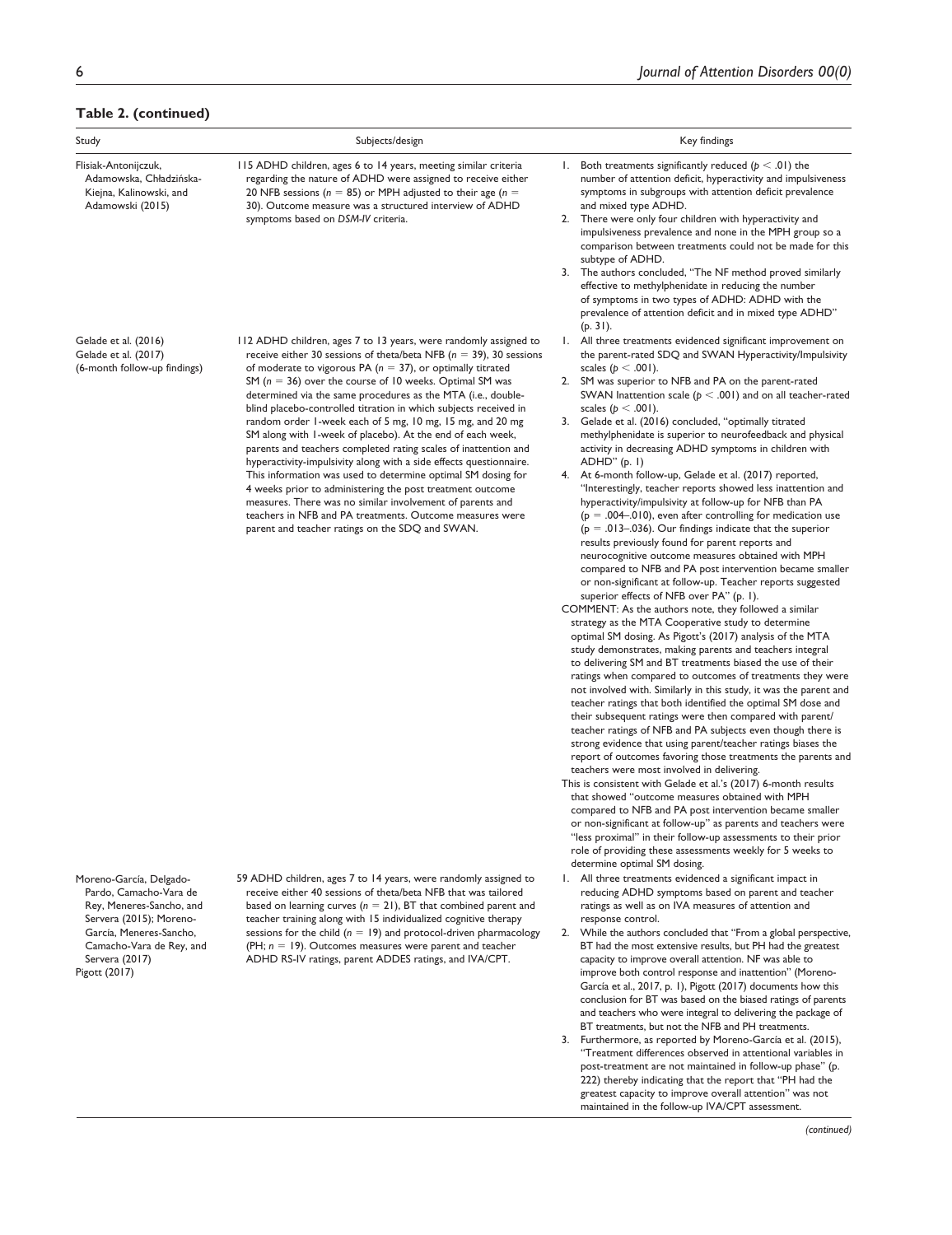#### **Table 2. (continued)**

| Study                                                          | Subjects/design                                                                                                                                                                                                                                                                                                                                                                                             | Key findings                                                                                                                                                                                                                                                                                                                                                                                                                                                                                                                                                                                                                                                                           |
|----------------------------------------------------------------|-------------------------------------------------------------------------------------------------------------------------------------------------------------------------------------------------------------------------------------------------------------------------------------------------------------------------------------------------------------------------------------------------------------|----------------------------------------------------------------------------------------------------------------------------------------------------------------------------------------------------------------------------------------------------------------------------------------------------------------------------------------------------------------------------------------------------------------------------------------------------------------------------------------------------------------------------------------------------------------------------------------------------------------------------------------------------------------------------------------|
| Li, Yang, Zhuo, and Wang<br>(2013)<br>(NFB/SM combination RCT) | 40 ADHD children, ages 7 to 16, were randomly assigned to<br>combined NFB and SM or SM combined with attention training<br>that used the identical instructions and game sequences as NFB<br>except the feedback was not based on subjects' EEG. Subjects<br>were assessed using multiple parameters at baseline, after 20<br>treatment sessions, after 40 treatment sessions, and at 6-month<br>follow-up. | The study found that "compared to the control group,<br>patients in the combination NFB/SM group had reduced<br>ADHD symptoms and improved in related behavioural and<br>brain function" $(p, l)$ .<br>The combined SM/NFB subjects used significantly lower<br>doses of SM during 6-month follow-up and reported fewer<br>adverse side effects.<br>The authors concluded, "The combination of EEG<br>feedback and methylphenidate treatment is more effective<br>than methylphenidate alone. The combined therapy is<br>especially suitable for children and adolescents with ADHD<br>who insufficiently respond to single drug treatment or<br>experience drug side effects" (p. 1). |

*Note.* IQ = intelligence quotient; NFB = neurofeedback; EEG = electroencephalogram; SM = stimulant medication; TOVA = Test of Variables of Attention; SMR = sensory motor rhythm; CBRS = Conners' Behavior Rating Scale; BASC = Behavior Assessment System for Children; BADDS = Brown Attention Deficit Disorder Scales; ES = effect size; CMADBD-P = Clinician's Manual for the Assessment of Disruptive Behavior Disorders–Rating Scale for Parents; ADHD-RS-IV = ADHD Rating Scale-IV; ODDRS-IV = Oppositional defiant disorder rating scale based on *DSM-IV*; BRIEF = Behavior Rating Inventory for Executive Function; CPT = Continuous Performance Test; DSM = Diagnostic and statistical manual of mental disorders; PA = physical activity; SDQ = Strength and Difficulty Questionnaire; SWAN = Strengths and Weaknesses of ADHD symptoms and Normal Behavior Scale; MPH = methylphenidate; BT = behavior therapy; ADDES = Attention Deficit Disorder Evaluation Scale; IVA = Integrated Visual and Auditory; CPT = Continuous Performance Task; RCT = randomized controlled trials; QEEG = quantitative EEG; ERP = evoked response potential; MTA = multimodal treatment study of children with ADHD; PH = pharmacology.

core symptoms (Duric, Assmus, Gundersen, & Elegen, 2012; Flisiak-Antonijczuk, Adamowska, Chładzińska-Kiejna, Kalinowski, & Adamowski, 2015; Fuchs, Birbaumer, Lutzenberger, Gruzelier, & Kaiser, 2003; Gelade et al., 2017; Meisel, Servera, Garcia-Banda, Cardo, & Moreno, 2013; Moreno-García, Meneres-Sancho, Camacho-Vara de Rey, & Servera, 2017; Rossiter, 2004; Rossiter & La Vaque, 1995). These eight studies comprised 581 subjects and in only one head-to-head comparison  $(n = 32)$  has SM been found superior to NFB (Ogrim & Hestad, 2013). These comparative effectiveness studies provide strong evidence that NFB is an evidence-based treatment for ADHD.

Fourth, Thibault and colleagues fail to acknowledge the extensive evidence from NFB studies whose training methodology mirror the best practices of operant conditioning. These studies consistently find NFB subjects learn to selfmodulate the targeted EEG, this learning is associated with improvements on a wide variety of ADHD outcome measures of interest, and both are sustained at follow-up (e.g., Leins et al., 2007; Strehl et al., 2017; Strehl et al., 2006) even up to 2 years later (Gani, Birbaumer, & Strehl, 2008). These findings demonstrating the sustained ability to selfmodulate the targeted EEG during follow-up with ongoing symptomatic improvement are unlike anything in the placebo literature. Findings further buttressed by Doren et al.'s (2018) recent meta-analysis documenting the sustained effects on ADHD outcomes for NFB subjects in RCTs.

## **The NFB Field Shares the Blame**

Although NFB's origins are based in the science of learning, the field has been negligent at ensuring that clinicians, researchers, and device manufactures adhere to this science. Examples include the following:

- Monitoring within-session learning curves is not standard practice for NFB clinicians, and in fact it is our observation that most clinicians do not assess for evidence of learning.
- The vast majority of NFB studies do not assess for evidence of learning even though this is the presumed mechanism of change. It is only recently that this is required for publication in the industry-sponsored journal *NeuroRegulation* when authors claim to provide operant conditioning of the EEG.
- Virtually all device manufacturers include an autothresholding option despite Sherlin and colleagues (2011) clarion call that such systems violate learning science and "could effectively train in the opposite direction and result in an increase in aberrant and negative (EEG) behaviors" (p. 299). Unfortunately, this option is used by many, if not most, clinicians, particularly those who oversee multiple "NFB" sessions at a time.

As with any form of operant conditioning, there are learners and nonlearners. The same is true with NFB and it is learners who experience the most improvement on ADHD outcome measures. Given this fact, it is an indictment of the field that there are no studies comparing strategies to identify those practices that best promote subjects' learning to self-modulate the targeted EEG. Consequently, there is no empirical guidance to determine which operant training methodologies are most effective in maximizing learning *and this in a field with a 75*+ *year history of basic and applied research*.

Finally, the NFB field and its detractors continue to conduct research that violates behavioral principles, and both sides cite such substandard research when it supports their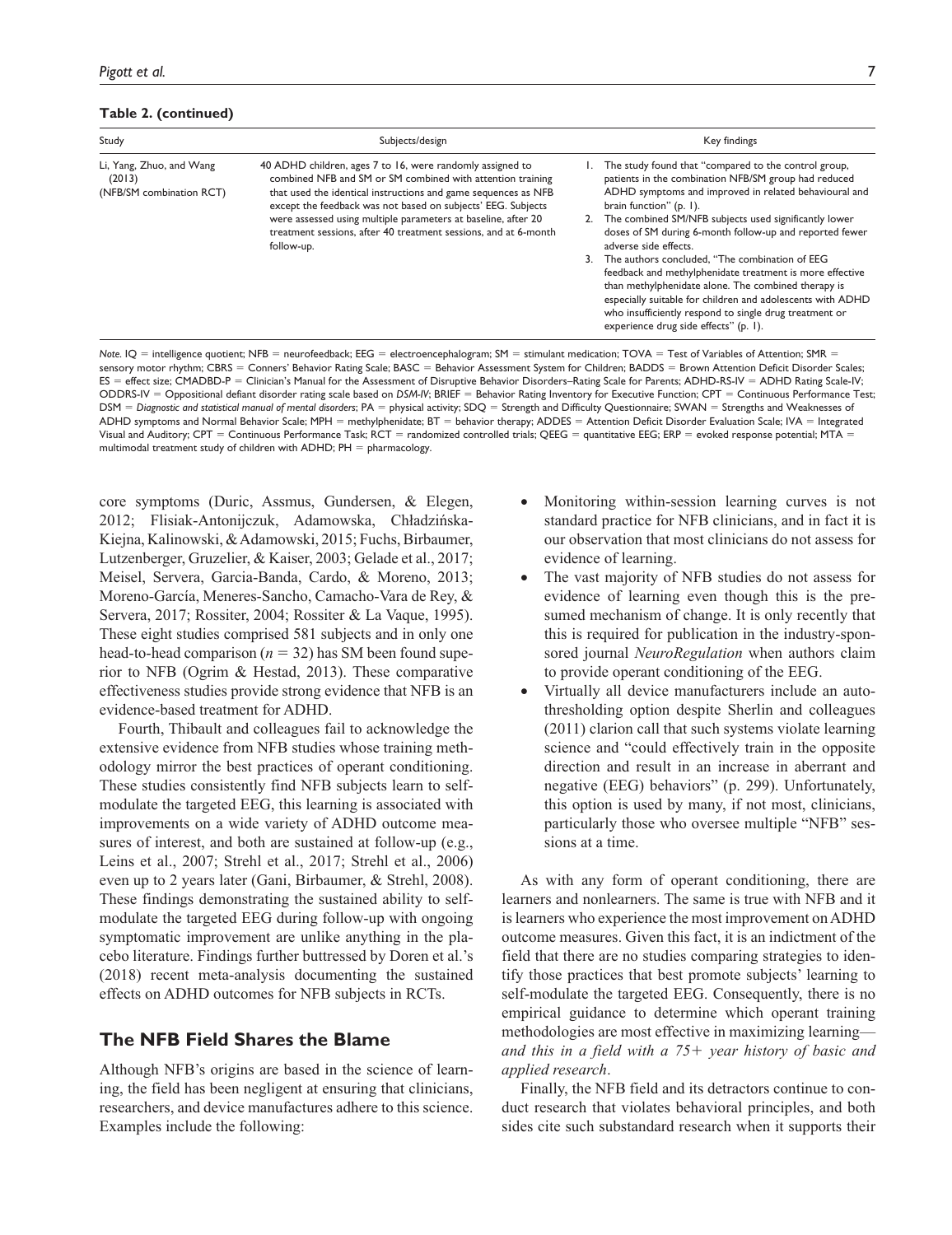viewpoint. This practice must stop. Evidence of learning trumps all, and if there is no evidence of learning, operant conditioning of the EEG did not occur.

## **Conclusion**

There is plenty of blame to go around, yet if the field is to evolve and progress, we must demand training methodologies that follow learning principles and proof that learning occurred from all who claim to perform NFB. Hence, our critique of Thibault and colleagues, and the sham-controlled studies on which their argument is based, is also a plea to NFB researchers and clinicians to demonstrate that their methods are consistent with the best practices in behavioral learning. If both sides can agree to this rigor, it will promote clarity and consistency in the NFB literature that is not present today and provide guidance to necessary steps for advancing it forward.

Most importantly, we hope our Guest Editorial conveys the truth that learning methodology matters. With this caveat, we strongly recommend operant conditioning of the EEG for the treatment of ADHD, either as a standalone treatment or augmentation to other evidence-based treatments. As for prescribing "neurosuggestion therapy" for the treatment of ADHD, more research is required since its underlying premise is unproven and evidentiary base anecdotal.

### **Declaration of Conflicting Interests**

The author(s) declared the following potential conflicts of interest with respect to the research, authorship, and/or publication of this article: H.E.P. is board certified in neurofeedback and has consulted for Amen Clinics, Brain Resources, CNS Response, and the International Society of Neurofeedback and Research. He is also on the scientific advisory board of Narbis, a neurofeedback technology company. R.C. is board certified in neurofeedback and Editor-in-Chief of the journal *NeuroRegulation*. M.T. is board certified in neurofeedback.

### **Funding**

The author(s) disclosed receipt of the following financial support for the research, authorship, and/or publication of this article: The International Society of Neurofeedback and Research, Biofeedback Certification International Alliance, and Association of Applied Psychophysiology and Biofeedback contributed equally to the open access publication fees with our deep gratitude.

#### **References**

- American Academy of Child and Adolescent Psychiatry, (2011). ADHD: Clinical practice guideline for the diagnosis, evaluation, and treatment of attention-deficit/hyperactivity disorder in children and adolescents. *Pediatrics*, *128*, 2011-2654. doi:10.1542/peds.2011-2654
- Arnold, L. E., Lofthouse, N., Hersch, S., Pan, X., Hurt, E., Bates, B., . . . Grantier, C. (2013). EEG neurofeedback for ADHD:

Double-blind sham-controlled randomized pilot feasibility trial. *Journal of Attention Disorders*, *17*, 410-419.

- Bakhshayesh, A. R., Hansch, S., Wyschkon, A., Rezai, M. J., & Esser, G. (2011). Neurofeedback in ADHD: A single-blind randomized controlled trial. *European Child & Adolescent Psychiatry*, *20*, 481-491.
- Cannon, R. (2015). Editorial perspective: Defining neurofeedback and its functional processes. *Neuroregulation*, *2*, 60-69.
- Collaborative Neurofeedback Group. (2013). A proposed multisite double-blind randomized clinical trial of neurofeedback for ADHD: Need, rationale, and strategy. *Journal of Attention Disorders*, *17*, 420-436. doi:10.1177/1087054713482580
- Doren, J. V., Arns, M., Heinrich, H., Vollebregt, M. A., Strehl, U., & Loo, S. K. (2018). Sustained effects of neurofeedback in ADHD: A systematic review and meta-analysis. *European Child & Adolescent Psychiatry*. Advance online publication. doi:10.1007/s00787-018-1121-4
- Drechsler, R., Straub, M., Doehnert, M., Heinrich, H., Steinhausen, H., & Brandeis, D. C. (2007). Controlled evaluation of a neurofeedback training of slow cortical potentials in children with attention deficit/hyperactivity disorder. *Behavioral and Brain Functions*, *3*, 35.
- Duric, N. S., Assmus, J., Gundersen, D. I., & Elegen, I. B. (2012). Neurofeedback for the treatment of children and adolescents with ADHD: A randomized and controlled clinical trial using parental reports. *BMC Psychiatry*, *12*, Article 107. doi:10.1186/1471-244X-12-107
- Flisiak-Antonijczuk, H., Adamowska, S., Chładzińska-Kiejna, S., Kalinowski, R., & Adamowski, T. (2015). Treatment of ADHD: Comparison of EEG-biofeedback and methylphenidate. *Archives of Psychiatry and Psychotherapy*, *4*, 31-38.
- Fuchs, T., Birbaumer, N., Lutzenberger, W., Gruzelier, J. H., & Kaiser, J. (2003). Neurofeedback treatment for attention-deficit/hyperactivity disorder in children: A comparison with methylphenidate. *Applied Psychophysiology and Biofeedback*, *28*, 1-12.
- Gani, C., Birbaumer, N., & Strehl, U. (2008). Long term effects after feedback of slow cortical potentials and of theta-beta-amplitudes in children with attention-deficit/hyperactivity disorder (ADHD). *International Journal of Bioelectromagnetism*, *10*, 209-232.
- Gelade, K., Janssen, T. W., Bink, M., Mourik, R., Maras, A., & Oosterlaan, J. (2016). Behavioural effects of neurofeedback compared to stimulants and physical activity in attention deficit/hyperactivity disorder. *Journal of Clinical Psychiatry*, *77*, e1270-e1277. doi:10.4088/JCP.15m10149
- Gelade, K., Janssen, T. W., Bink, M., Twisk, J. W., Mourik, R., Maras, A., & Oosterlaan, J. (2017). A 6-month follow-up of an RCT on behavioral and neurocognitive effects of neurofeedback in children with ADHD. *European Child & Adolescent Psychiatry*, *27*, 581-593. doi:10.1007/s00787-017-1072-1
- Gevensleben, H., Holl, B., Albrecht, B., Schlamp, D., Kratz, O., Studer, P., . . .Heinrich, H. (2009). Distinct EEG effects related to neurofeedback training in children with ADHD: A randomized controlled trial. *International Journal of Psychophysiology*, *74*, 149-157.
- Janssen, T. W., Bink, M., Geladé, K., Mourik, R., Maras, A., & Oosterlaan, J. (2016). A randomized controlled trial into the effects of neurofeedback, methylphenidate, and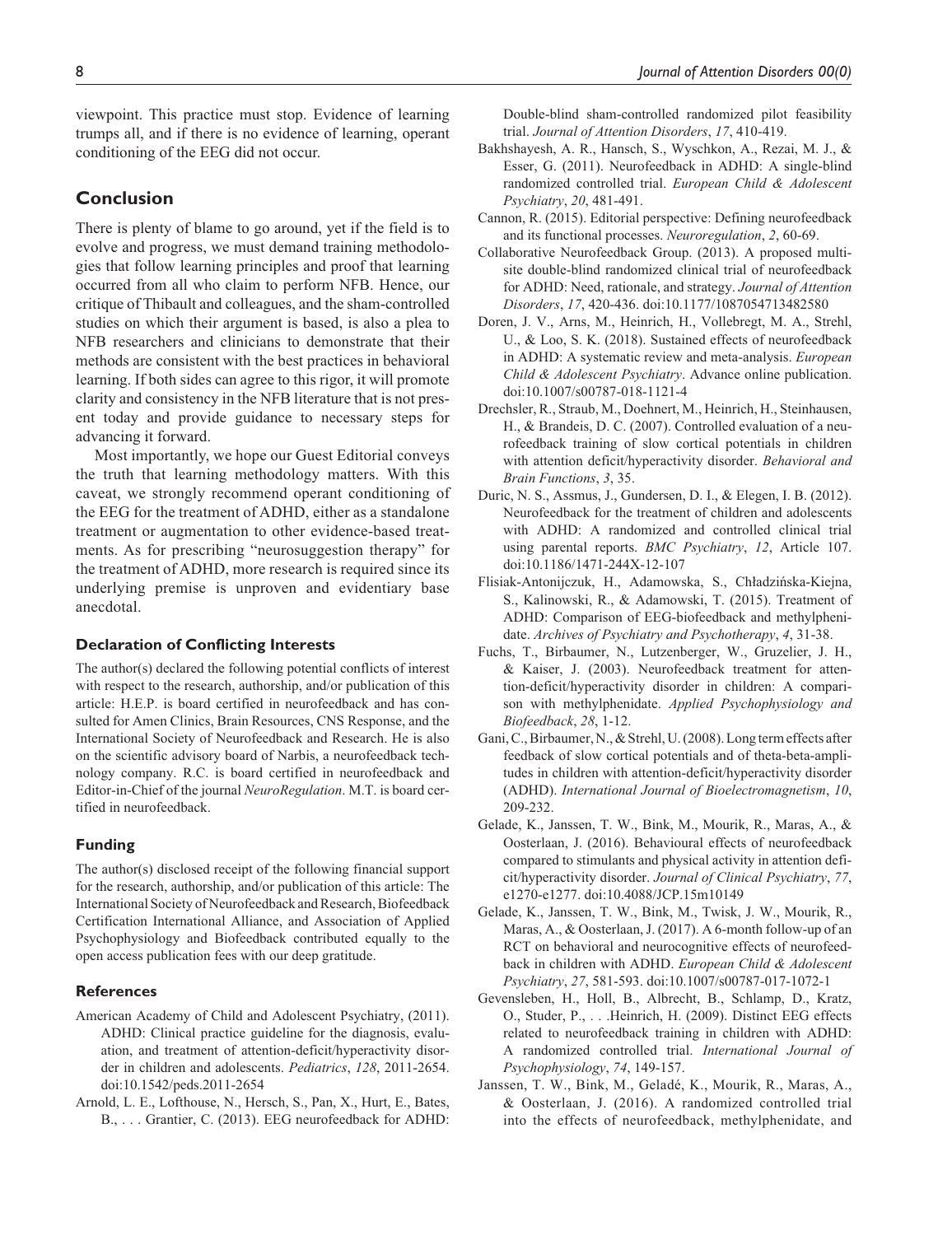physical activity on EEG power spectra in children with ADHD. *Journal of Child Psychology and Psychiatry*, *57*, 633-644. doi:10.1111/jcpp.12517

- Jasper, H., & Shagass, C. (1941). Conscious time judgments related to conditioned time intervals and voluntary control of the alpha rhythm. *Journal of Experimental Psychology*, *28*, 503-508.
- Lansbergen, M. M., van Dongen-Boomsma, M., Buitelaar, J. K., & Slaats-Willemse, D. (2011). ADHD and EEG-neurofeedback: A double-blind randomized placebo-controlled feasibility study. *Journal of Neural Transmission*, *118*, 275-284.
- Leins, U., Goth, G., Hinterberger, T., Klinger, C., Rumpf, N., & Strehl, U. (2007). Neurofeedback for children with ADHD: A comparison of SCP and Theta/Beta protocols. *Applied Psychophysiology and Biofeedback*, *32*, 73-88.
- Li, L., Yang, L., Zhuo, C., & Wang, Y. (2013). A randomised controlled trial of combined EEG feedback and methylphenidate therapy for the treatment of ADHD. *Swiss Medical Weekly*, *143*, w13838. doi:10.4414/smw.2013.13838
- Logemann, H. N. A., Lansbergen, M. M., van Os, T. W. D. P., Bocker, K. B. E., & Kenemans, J. L. (2010). The effectiveness of EEG-feedback on attention, impulsivity and EEG: A sham feedback controlled study. *Neuroscience Letters*, *479*, 49-53.
- Loo, S., & Barkley, R. A. (2005). Clinical utility of EEG in attention deficit hyperactivity disorder. *Applied Neuropsychology*, *12*, 64-76.
- Lubar, J. F., & Shouse, M. N. (1976). EEG & behavioral changes in a hyperkinetic child concurrent with training of the sensorimotor rhythm (SMR): A preliminary report. *Biofeedback and Self-Regulation*, *3*, 293-306.
- Lubar, J. F., Swartwood, M. O., Swartwood, J. N., & O'Donnell, P. (1995). Evaluation of the effectiveness of EEG neurofeedback training for ADHD in a clinical setting as measured by changes in T.O.V.A. scores, behavioral ratings, and WISC-R performance. *Biofeedback and Self-Regulation*, *20*, 83-99.
- Meisel, V., Servera, M., Garcia-Banda, G., Cardo, E., & Moreno, I. (2013). Neurofeedback and standard pharmacological intervention in ADHD: A randomized controlled trial with sixmonth follow-up. *Biological Psychology*, *94*, 12-21.
- Moreno-García, I., Delgado-Pardo, G., Camacho-Vara de Rey, C., Meneres-Sancho, S., & Servera, M. (2015). Neurofeedback, pharmacological treatment and behavioral therapy in hyperactivity: Multilevel analysis of treatment effects on electroencephalography. *International Journal of Clinical and Health Psychology*, *15*, 217-225.
- Moreno-García, I., Meneres-Sancho, S., Camacho-Vara de Rey, C., & Servera, M. (2017). A randomized controlled trial to examine the posttreatment efficacy of neurofeedback, behavior therapy, and pharmacology on ADHD measures. *Journal of Attention Disorders*. Advance online publication. doi:10.1177/1087054717693371
- Ninaus, M., Kober, S. E., Witte, M., Koschutnig, K., Stangl, M., Neuper, C., & Wood, G. (2013). Neural substrates of cognitive control under the belief of getting neurofeedback training. *Frontiers in Human Neuroscience*, *7*, 914.
- Ogrim, G., & Hestad, K. A. (2013). Effects of neurofeedback versus stimulant medication in attention-deficit/hyperactivity disorder:

A randomized pilot study. *Journal of Child and Adolescent Psychopharmacology*, *23*, 448-457.

- Pigott, H. E. (2017). Reply to Moreno-García et al.: Using parents and teachers Integral to delivering behavior therapy as raters likely biased the report of outcomes. *Journal of Attention Disorders*. Advance online publication. doi:10.1177/1087054717713641
- Pigott, H. E., Trullinger, M., Harbin, H., Cammack, J., Harbin, F., & Cannon, R. (2017). Confusion regarding operant conditioning of the EEG. *The Lancet Psychiatry*, *4*, 897-898.
- Rossiter, T. (2004). The effectiveness of neurofeedback and stimulant drugs in treating AD/HD: Part II. Replication. *Applied Psychophysiological and Biofeedback*, *29*, 233-243.
- Rossiter, T. R., & La Vaque, T. J. (1995). A comparison of EEG biofeedback and psychostimulants in treating attention deficit hyperactivity disorders. *Journal of Neurotherapy*, *1*, 48-59.
- Schafer, R. J., & Moore, T. (2011). Selective attention from voluntary control of neurons in prefrontal cortex. *Science*, *332*, 1568-1571.
- Schönenberg, M., Wiedemann, E., Schneidt, A., Scheeff, J., Logemann, A., Keune, P. M., & Hautzinger, M. (2017b). Authors' reply. *The Lancet Psychiatry*, *4*, 897-898.
- Schönenberg, M., Wiedemann, E., Schneidt, A., Scheeff, J., Logemann, A., Keune, P. M., & Hautzinger, M. (2017a). Neurofeedback, sham neurofeedback, and cognitive-behavioural group therapy in adults with attention-deficit hyperactivity disorder: A triple-blind, randomised, controlled trial. *The Lancet Psychiatry*, *4*, 673-684.
- Sherlin, L. H., Arns, M., Lubar, J., Heinrich, H., Kerson, C., Strehl, U., & Sterman, M. B. (2011). Neurofeedback and basic learning theory: Implications for research and practice. *Journal of Neurotherapy*, *15*, 292-304.
- Shouse, M. N., & Lubar, J. F. (1979). Operant conditioning of EEG rhythms and ritalin in the treatment of hyperkinesis. *Biofeedback and Self-Regulation*, *4*, 299-312.
- Strehl, U., Aggensteiner, P., Wachtlin, D., Brandeis, D., Albrecht, B., Arana, M., . . . Holtmann, M. (2017). Neurofeedback of slow cortical potentials in children with attention-deficit/ hyperactivity disorder: A multicenter randomized trial controlling for unspecific effects. *Frontiers Human Neuroscience*, *11*, 35.
- Strehl, U., Leins, U., Goth, G., Klinger, C., Hinterberger, T., & Birhaumer, N. (2006). Self- regulation of slow cortical potentials: A new treatment for children with attention-deficit/ hyperactivity disorder. *Pediatrics*, *118*, 1530-1540.
- Thibault, R. T., & Raz, A. (2017). The psychology of neurofeedback: A clinical intervention even if applied placebo. *American Psychologist*, *72*, 679-688.
- Thibault, R. T., Veissière, S., Olson, J. A., & Raz, A. (2018). Treating ADHD with suggestion: Neurofeedback and placebo therapeutics. *Journal of Attention Disorders*, *22*, 707-711. doi:10.1177/1087054718770012
- van Dongen-Boomsma, M., Vollebregt, M. A., Slaats-Willemse, D., & Buitelaar, J. K. (2013). A randomized placebo-controlled trial of electroencephalographic (EEG) neurofeedback in children with attention-deficit/hyperactivity disorder. *Journal of Clinical Psychiatry*, *74*, 821-827.